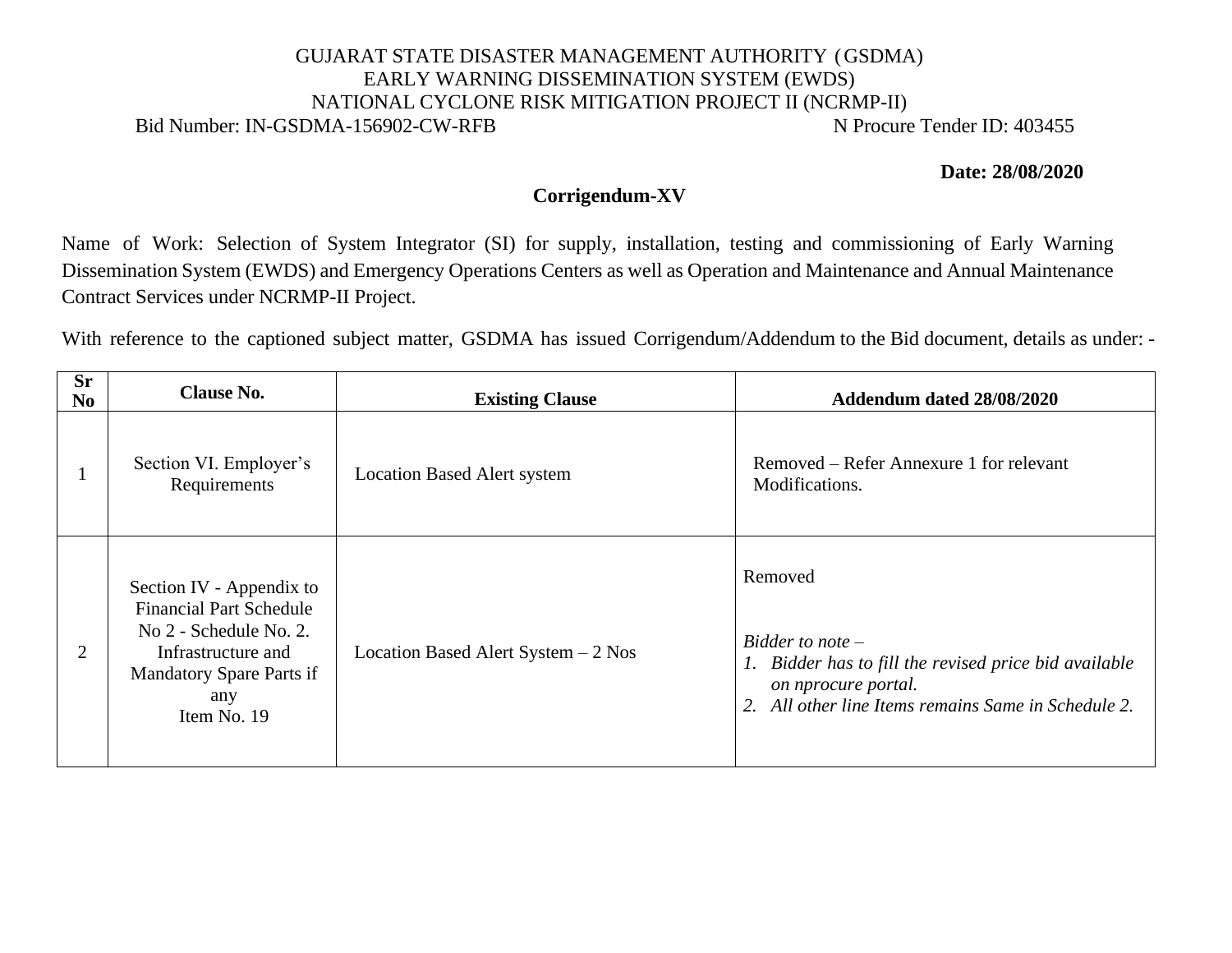| <b>Sr</b><br>N <sub>0</sub> | <b>Clause No.</b>                                                                                                                                                                                                                                                                                        | <b>Existing Clause</b>                                                                                                                                             | Addendum dated 28/08/2020                                                                                                                                                                                                                                                                           |
|-----------------------------|----------------------------------------------------------------------------------------------------------------------------------------------------------------------------------------------------------------------------------------------------------------------------------------------------------|--------------------------------------------------------------------------------------------------------------------------------------------------------------------|-----------------------------------------------------------------------------------------------------------------------------------------------------------------------------------------------------------------------------------------------------------------------------------------------------|
| 3                           | Section IV - Appendix to<br><b>Financial Part Schedule</b><br>No 5 - Schedule No. 5.:<br>Charges towards<br>providing operations and<br>maintenance staff of the<br>infrastructure and<br>operating expenses for<br>initial 24 months post<br>commissioning of the<br>project. Item $No - 3.01$          | Group SMS Charges and Location Based SMS<br>Charges The cost of sending up to 100,000 text<br>SMS (group -based SMS) and 25,000 Voice<br>SMS per annum, For Year 1 | Group SMS Charges - The cost of sending up to<br>100,000 text SMS (group -based SMS) and 25,000<br>Voice SMS per annum, For Year 1<br>$Bidder$ to note $-$<br>1. Bidder has to fill the revised price bid available<br>on nprocure portal.<br>2. All other line Items remains Same in Schedule 5.   |
| 4                           | Section IV - Appendix to<br><b>Financial Part Schedule</b><br>No 5 - Schedule No. 5.:<br>Charges towards<br>providing operations and<br>maintenance staff of the<br>infrastructure and<br>operating expenses for<br>initial 24 months post<br>commissioning of the<br>project. Item $No - 3.02$          | Group SMS Charges and Location Based SMS<br>Charges The cost of sending up to 100,000 text<br>SMS (group -based SMS) and 25,000 Voice<br>SMS per annum, For Year 2 | Group SMS Charges - The cost of sending up to<br>100,000 text SMS (group -based SMS) and 25,000<br>Voice SMS per annum, For Year 2<br>Bidder to note $-$<br>1. Bidder has to fill the revised price bid available<br>on nprocure portal.<br>2. All other line Items remains Same in Schedule 5.     |
|                             | Section IV - Appendix to<br><b>Financial Part Schedule</b><br>No 6 Schedule No. 6. All-<br>inclusive Annual<br>Maintenance Contract<br>charges / year for 3 years<br>post initial 24 months of<br>operations after<br>commissioning of project<br>(3RD, 4TH and 5TH of<br>$operation) -$<br>Item No-2.01 | Group and Location Based SMS Charges The<br>cost of sending up to 100,000 text SMS (group -<br>based SMS) and 25,000 Voice SMS per annum,<br>For Year 3            | Group SMS Charges - The cost of sending up to<br>100,000 text SMS (group -based SMS) and 25,000<br>Voice SMS<br>per annum, For Year 3.<br>Bidder to note $-$<br>3. Bidder has to fill the revised price bid available<br>on nprocure portal.<br>4. All other line Items remains Same in Schedule 6. |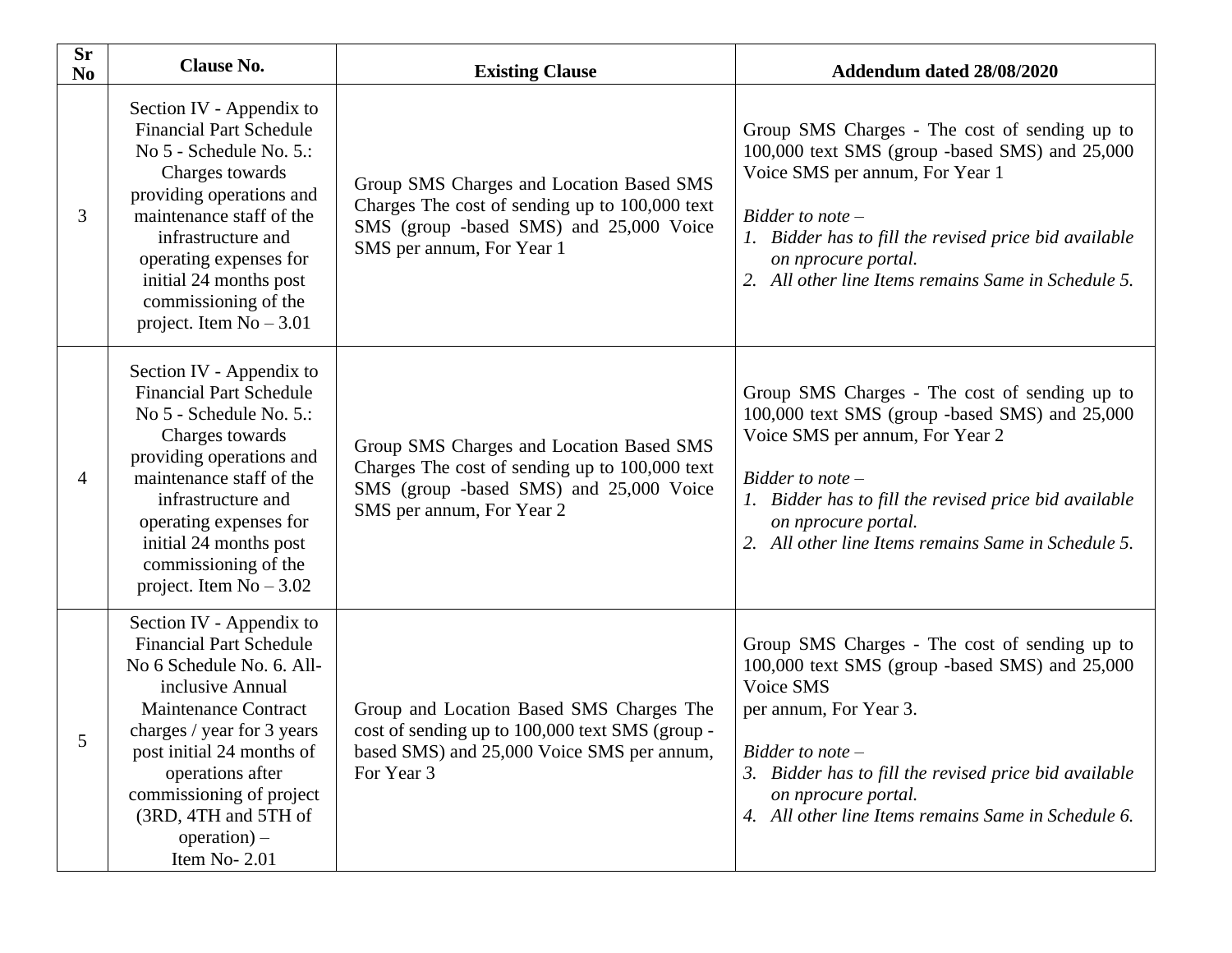| <b>Sr</b><br>N <sub>0</sub> | <b>Clause No.</b>                                                                                                                                                                                                                                                                                                  | <b>Existing Clause</b>                                                                                                                                  | Addendum dated 28/08/2020                                                                                                                                                                                                                                                                           |
|-----------------------------|--------------------------------------------------------------------------------------------------------------------------------------------------------------------------------------------------------------------------------------------------------------------------------------------------------------------|---------------------------------------------------------------------------------------------------------------------------------------------------------|-----------------------------------------------------------------------------------------------------------------------------------------------------------------------------------------------------------------------------------------------------------------------------------------------------|
| 6                           | Section IV - Appendix to<br><b>Financial Part Schedule</b><br>No 6 Schedule No. 6. All-<br>inclusive Annual<br><b>Maintenance Contract</b><br>charges / year for 3 years<br>post initial 24 months of<br>operations after<br>commissioning of project<br>(3RD, 4TH and 5TH of<br>$operation)$ –<br>Item No. $2.02$ | Group and Location Based SMS Charges The<br>cost of sending up to 100,000 text SMS (group -<br>based SMS) and 25,000 Voice SMS per annum,<br>For Year 4 | Group SMS Charges - The cost of sending up to<br>100,000 text SMS (group -based SMS) and 25,000<br>Voice SMS<br>per annum, For Year 4.<br>Bidder to note $-$<br>1. Bidder has to fill the revised price bid available<br>on nprocure portal.<br>2. All other line Items remains Same in Schedule 6. |
| $\tau$                      | Section IV - Appendix to<br><b>Financial Part Schedule</b><br>No 6 Schedule No. 6. All-<br>inclusive Annual<br><b>Maintenance Contract</b><br>charges / year for 3 years<br>post initial 24 months of<br>operations after<br>commissioning of project<br>(3RD, 4TH and 5TH of<br>operation)-<br>Item No. 2.03      | Group and Location Based SMS Charges The<br>cost of sending up to 100,000 text SMS (group -<br>based SMS) and 25,000 Voice SMS per annum,<br>For Year 5 | Group SMS Charges - The cost of sending up to<br>100,000 text SMS (group -based SMS) and 25,000<br>Voice SMS<br>per annum, For Year 5.<br>Bidder to note $-$<br>1. Bidder has to fill the revised price bid available<br>on nprocure portal.<br>2. All other line Items remains Same in Schedule 6. |
| 8                           | Appendix to Technical<br>Part - 13 Proposed<br>Subcontractors for Major<br>Items - RFB Page 99                                                                                                                                                                                                                     | Major Items of Infrastructure and Installation<br><b>Services</b>                                                                                       | Location Based Alert System Removed.<br>Rest of the Items remains same.                                                                                                                                                                                                                             |